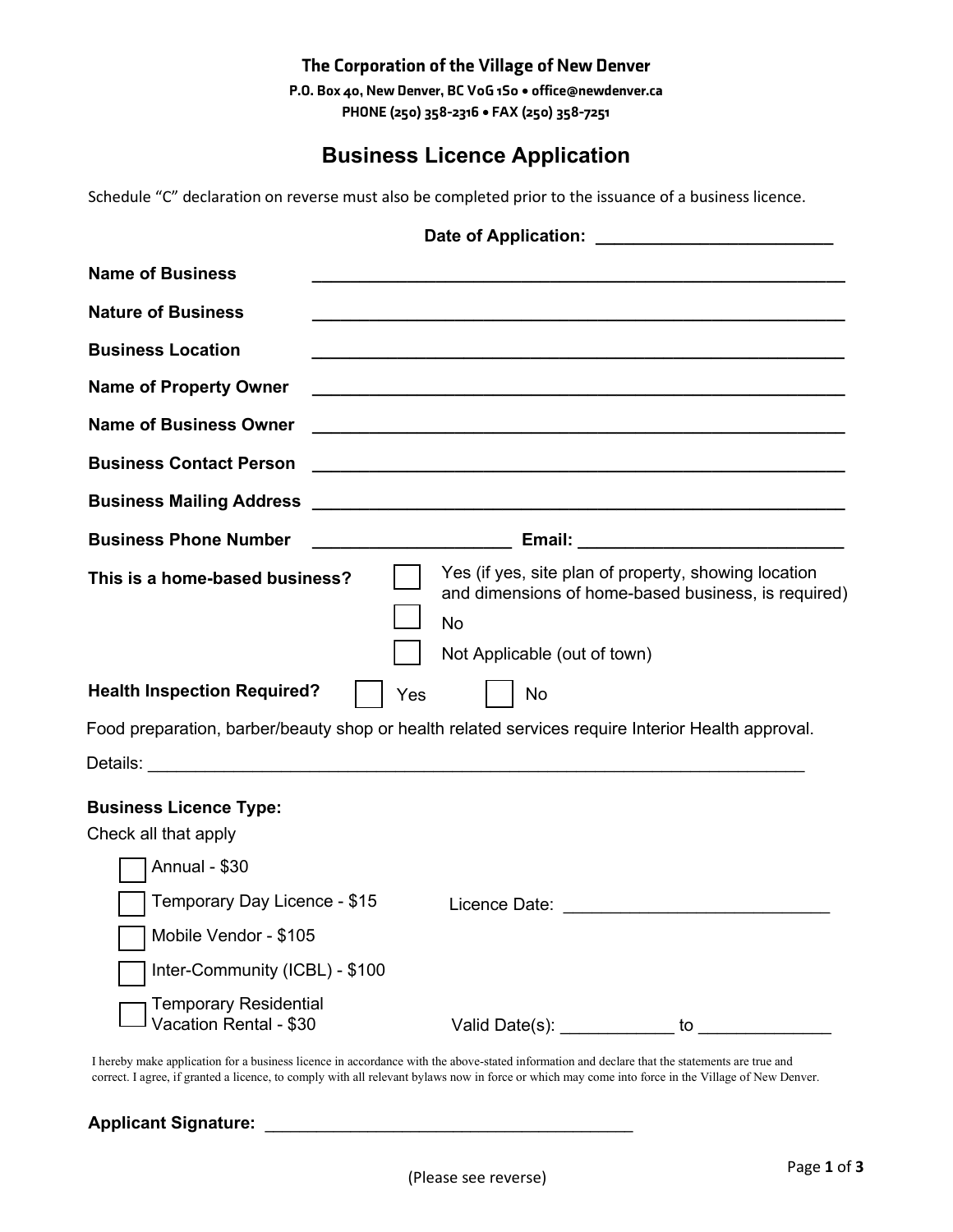### The Corporation of the Village of New Denver P.O. Box 40, New Denver, BC V0G 1S0 • office@newdenver.ca PHONE (250) 358-2316 • FAX (250) 358-7251

#### **BUSINESS LICENCE #:**

"The issuance of a Business Licence by the Village of New Denver should not be relied upon by the Licensee as a warranty or representation by the Village of New Denver that the lands on which the business are to operate are suitably zoned for the business and all aspects of the business operation.

It is the responsibility of the holder of a Business Licence to ensure that the business, and all activities carried on in connection with the business on the premises for which the licence has been issued conform to the land use bylaw of the Village of New Denver and all other applicable bylaws."

| Licensee                        |                                                                                   |
|---------------------------------|-----------------------------------------------------------------------------------|
|                                 | ************************************* OFFICE USE ONLY *************************** |
| <b>Business Account Number:</b> | <b>Payment Amount:</b>                                                            |
| <b>Zoning of Property:</b>      |                                                                                   |
| Date Approved:                  |                                                                                   |
| <b>Approved by:</b>             |                                                                                   |